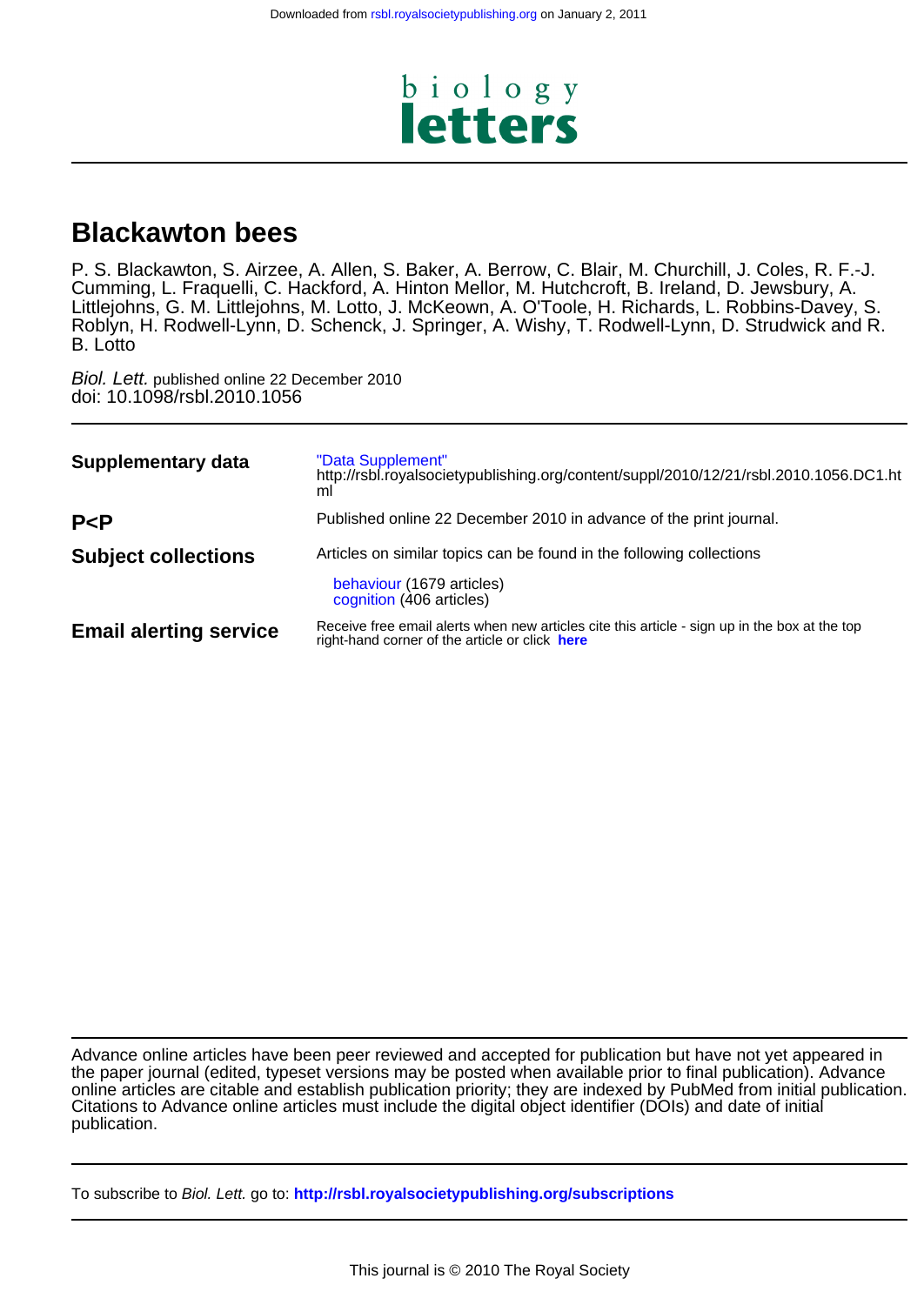

Biol. Lett. doi:10.1098/rsbl.2010.1056 Published online

# Blackawton bees

P. S. Blackawton<sup>1</sup>, S. Airzee<sup>1</sup>, A. Allen<sup>1</sup>, S. Baker<sup>1</sup>, A. Berrow<sup>1</sup>, C. Blair<sup>1</sup>, M. Churchill<sup>1</sup>, J. Coles<sup>1</sup>, R. F.-J. Cumming<sup>1</sup>, L. Fraquelli<sup>1</sup>, C. Hackford<sup>1</sup>, A. Hinton Mellor<sup>1</sup>, M. Hutchcroft<sup>1</sup>, B. Ireland<sup>1</sup>, D. Jewsbury<sup>1</sup>, A. Littlejohns<sup>1</sup>, G. M. Littlejohns<sup>1</sup>, M. Lotto<sup>1</sup>,

J. McKeown<sup>1</sup>, A. O'Toole<sup>1</sup>, H. Richards<sup>1</sup>,

L. Robbins-Davey<sup>1</sup>, S. Roblyn<sup>1</sup>, H. Rodwell-Lynn<sup>1</sup>,

D. Schenck<sup>1</sup>, J. Springer<sup>1</sup>, A. Wishy<sup>1</sup>,

T. Rodwell-Lynn<sup>1</sup>, D. Strudwick<sup>1</sup> and R. B. Lotto<sup>2,\*</sup>

<sup>1</sup>Blackawton Primary School, Blackawton, Devon, UK <sup>2</sup>Institute of Ophthalmology, University College London, 11-43 Bath Street, London EC1V 9EL, UK \*Author for correspondence ([lotto@ucl.ac.uk](mailto:lotto@ucl.ac.uk)).

Background: Real science has the potential to not only amaze, but also transform the way one thinks of the world and oneself. This is because the process of science is little different from the deeply resonant, natural processes of play. Play enables humans (and other mammals) to discover (and create) relationships and patterns. When one adds rules to play, a game is created. This is science: the process of playing with rules that enables one to reveal previously unseen patterns of relationships that extend our collective understanding of nature and human nature. When thought of in this way, science education becomes a more enlightened and intuitive process of asking questions and devising games to address those questions. But, because the outcome of all game-playing is unpredictable, supporting this 'messyness', which is the engine of science, is critical to good science education (and indeed creative education generally). Indeed, we have learned that doing 'real' science in public spaces can stimulate tremendous interest in children and adults in understanding the processes by which we make sense of the world. The present study (on the vision of bumblebees) goes even further, since it was not only performed outside my laboratory (in a Norman church in the southwest of England), but the 'games' were themselves devised in collaboration with 25 8- to 10-year-old children. They asked the questions, hypothesized the answers, designed the games (in other words, the experiments) to test these hypotheses and analysed the data. They also drew the figures (in coloured pencil) and wrote the paper. Their headteacher (Dave Strudwick) and I devised the educational programme (we call 'i,scientist'), and I trained the bees and transcribed the childrens' words into text (which was done with smaller groups of children at the school's local village pub). So what follows is a novel study (scientifically and conceptually) in 'kids speak' without references to past literature, which is a challenge. Although the historical context of any study is of course important, including references in this instance would be disingenuous for two reasons. First, given the way scientific data are naturally reported, the relevant information is simply

inaccessible to the literate ability of 8- to 10-year-old children, and second, the true motivation for any scientific study (at least one of integrity) is one's own curiousity, which for the children was not inspired by the scientific literature, but their own observations of the world. This lack of historical, scientific context does not diminish the resulting data, scientific methodology or merit of the discovery for the scientific and 'non-scientific' audience. On the contrary, it reveals science in its truest (most naive) form, and in this way makes explicit the commonality between science, art and indeed all creative activities.

Principal finding: 'We discovered that bumblebees can use a combination of colour and spatial relationships in deciding which colour of flower to forage from. We also discovered that science is cool and fun because you get to do stuff that no one has ever done before. (Children from Blackawton)'.

Keywords: Bombus terrestris; buff-tailed bumble-bee; visual perception; colour vision; behaviour

# 1. INTRODUCTION

## (a) Once upon a time  $\dots$

People think that humans are the smartest of animals, and most people do not think about other animals as being smart, or at least think that they are not as smart as humans. Knowing that other animals are as smart as us means we can appreciate them more, which could also help us to help them.

Scientists do experiments on monkeys, because they are similar to man, but bees could actually be close to man too. We see bees in the natural habitat doing what they do, but you do not really see them doing human things—such as solving human puzzles like Sudoku. So it makes you wonder if they could solve a human puzzle. If they could solve it, it would mean that they are really smart, smarter than we thought before, which would mean that humans might have some link with bees. If bees are like us in some way, then understanding them could help us understand ourselves better.

To get ready to do the experiments with the bees we first talked about science being about playing games and making puzzles. We then got into groups and made up games to play using random pieces of physical education equipment. This gave us experience of thinking of games and puzzles. We then had to explain our games to other people. After talking about what it is like to create games and how games have rules, we talked about seeing the world in different ways by wearing bug eyes, mirrors and rolled-up books. We then watched the David Letterman videos of 'Stupid Dog Tricks', in which dogs were trained to do funny things. Next, we too had to learn to solve a puzzle that Beau (a neuroscientist) and Mr Strudwick (our headteacher) gave us (which took an artificial brain 10 000 trials to solve, but only four for us). Afterwards, we started asking questions about bees, and then more specific questions about seeing colour using the bee arena [\(figure 1](#page-2-0)).

We came up with lots of questions, but the one we decided to look at was whether bees could learn to

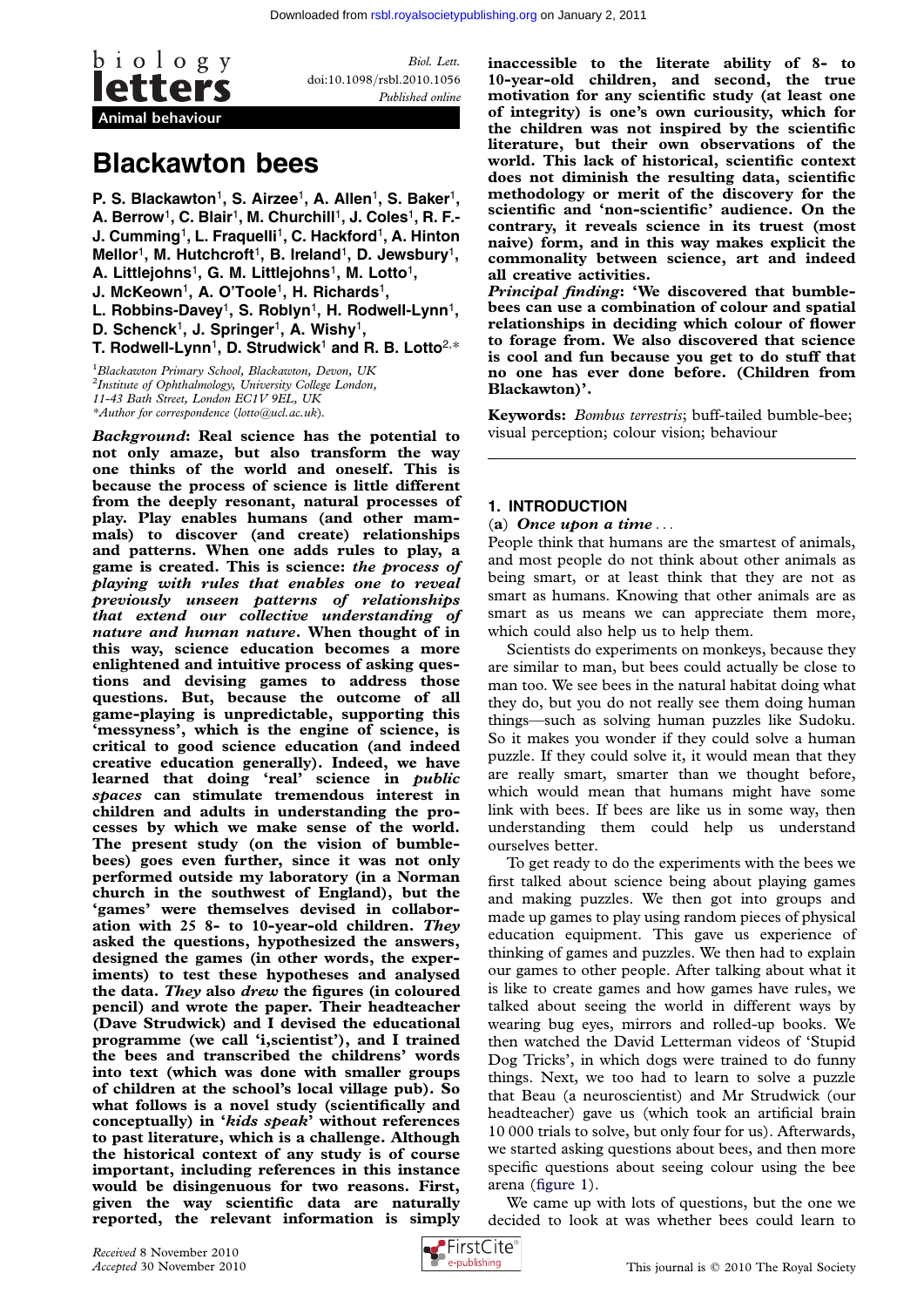<span id="page-2-0"></span>

Figure 1. Conditions and responses to 'test 1' (control). (a) The pattern of colours that the bees were trained to and tested on in their first test (see text for explanation). (b) The selections made by all the bees tested (dots show where each bee landed and tried to get sugar water).  $(c)$  A table showing the preferences of each bee during testing (see text for explanation).

use the spatial relationships between colours to figure out which flowers had sugar water in them and which had salt water in them. It is interesting to ask this question, because in their habitat there may be flowers that are bad for them, or flowers from which they might already have collected nectar. This would mean that it is important for bees to learn which flower to go to or to avoid, which would need them

to remember the flowers that were around it, which is like a puzzle.

To test this we gave the bees a series of challenges to see if they could complete them or not, and then tested them to see if they solved the puzzle and how they solved it. It was a difficult puzzle, because the bees could not just learn to go to the colour of the flower. Instead, they had to learn to go to one colour (blue) *if* it was surrounded by the opposite colour (yellow), but also to go to the opposite colour (yellow) if it was surrounded by blue. We also wanted to know if all the bees solved the puzzle in the same way. If not, it would mean that bees have personality (if a bee goes to the blue flower every time, it tells us that it really likes blue).

# 2. MATERIAL AND METHODS

#### (a) The bee arena

The bee arena, which was made out of Plexiglas, had six sides. The arena was 1 m high, 1 m wide and 1 m deep, and two of the side panels had three doors each. It had a vertical lightbox at the end opposite the side through which the bees entered by a small hole. The lightbox was made out of aluminium, with a Plexiglas screen in front of the six fluorescent lights. An aluminium cross was placed in front of the Plexiglas screen, and this cross had grooves in its sides so that we could slide four black aluminium panels into the cross. Each panel had 16 cut-out circular holes in four rows of four circles each. Each circle was 8 cm in diameter. The holes were covered by the Plexiglas screen. In the centre of each circle was a Plexiglas rod with a small hole in the middle in which we put sugar water, salt water or nothing. Behind each hole there were slits so that squares of coloured gel filters could be slotted in, making the light shining through each hole coloured. It was like putting a piece of coloured see-through paper on a light to let the colour of the paper shine through.

#### (b) The bees

The bees had black and yellow stripes with white bottoms. The type of bee was Bombus terrestris. The beehive was delivered from Koppert (UK).

### (c) Training phase 1

To teach the bees to go to the Plexiglas rods as if they were flowers, all the circles in every panel were kept white, and all the rods had sugar water in them. Once the labelled foragers learned that the flowers contained a reward, which took four days, we marked the bees, and then set up the puzzle.

#### (d) Marking bees

We let the foragers into the arena and turned the lights off, which made the bees stop flying (because they do not want to fly into anything). We picked the bees up with bee tweezers and put them into a pot with a lid. We then put the tube with the bees in it into the school's fridge (and made bee pie  $\circledcirc$ ). The bees fell asleep. Once they fell asleep, we took the bees out, one at a time, and painted little dots on them (yellow, blue, orange, blue-orange, blue-yellow, etc.). We put them into the tube and warmed them up and then let them into the arena. No bees were harmed during this procedure.

#### (e) Training phase 2 ('the puzzle'  $...$  duh duh duuuuhhh)

We set up a puzzle for the bees as in the following. Imagine having a panel with 16 circles, with a large square of 12 yellow circles on the outside and a small square of four blue circles in the middle. This was the case for two panels, but the other two panels were the opposite, and instead of yellow on the outside as the larger square and blue on the inside as the smaller square, we had blue on the outside and yellow on the inside. The sugar reward  $(1:1$  with water) was only in the middle four flowers inside each panel of 16 flowers. Every 10–40 min, we swapped the locations of the panels around the different quadrants so that the bees could not learn the locations of the rewarding flowers. We also cleaned the Plexiglas stems so that the bees could not use scent to tell the other bees that flower had the reward. Instead they had to learn: if there was blue on the outside ring of each panel of 16 circles, then they had to go to the inner four yellow circles. If, however, there was yellow on the outside ring, then they had to go to the inner four blue circles. During the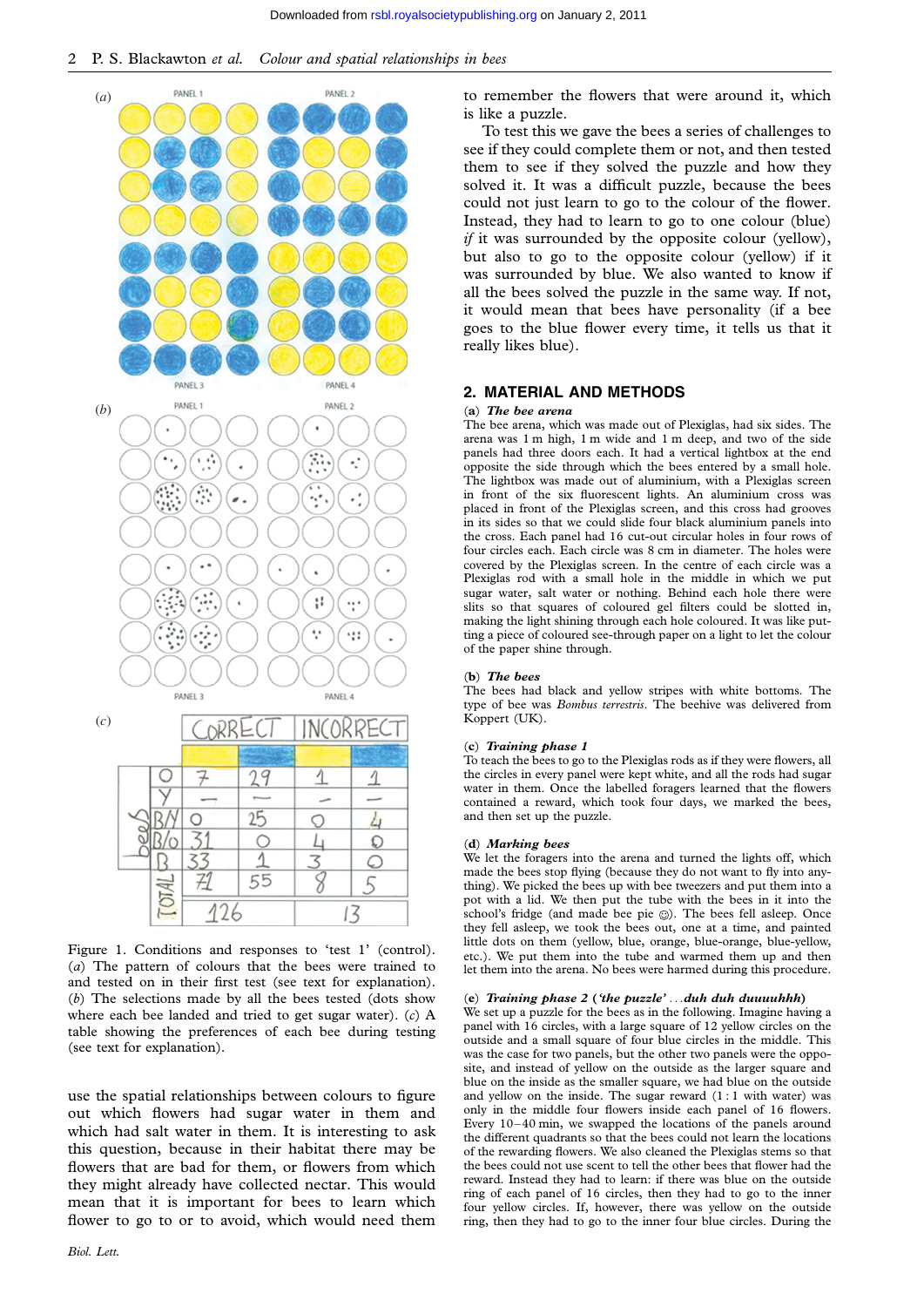<span id="page-3-0"></span>first 2 days of training, sugar water was placed only in the four middle flowers in each panel and nothing in the outside ring (so that they would get the hang of it). During the second 2 days we added salt water to the flowers in the outside rings. We did this so that they would learn not to go just to the colours, but had to learn the pattern. Otherwise they might fail the test, and it would be a disaster. After training, we tested the bees to see if they solved the puzzle.

# (f) Testing the bees

We tested the bees using the same pattern of colours, but without sugar water or salt water, to see which flowers they would go to. We also moved the locations of the panels so that the layout was different from when they were just trained. We let the labelled foragers into the arena one at a time so that they would not copy each other (as humans might). We tracked their flower choices using a sheet of paper with the 64 circles marked into the four quadrants. Whenever the bees landed on a flower and stuck their tongue (proboscis) into the Plexiglas rod, we would mark the matching circle on the sheet. We marked each circle with a '1', a '2' or a '3' and so on, to track where they went to see how their behaviour might have changed with time. After a while, the bees might have got annoyed because they were not getting a reward, and might have started making mistakes or searching randomly. So we let each forager make only around 30 choices before stopping the test. Each bee was tested three times (see §3).

# 3. RESULTS

After training the bees in the arena, we tested them three times to see if they had learned anything during training.

# (a) Test 1 (the control)

In the first test the bees were given the same pattern we had trained them with. After training, we moved the colours of the panels clockwise once, so that the colours of the quadrants would be different for the bees, and they could not just go to the same place as last time to get a reward (see figure  $1a$  for a hand drawing of the test). If the bees had solved the puzzle, they should land on the flowers in the middle of each quadrant and stick their tongues (proboscis) in the flower, as during training this is how they would have had a reward (during the test, they did not get a reward).

[Figure 1](#page-2-0)b shows where four of the bees went during the test (unfortunately, one of the bees (called 'yellow') did not come out of the hive during this test). Each dot in figure  $1b$  is an attempted forage. The figure shows that the bees went to the middle flowers 126 times, and to the outside flowers in the four quadrants a total of 13 times (see 'total' in figure  $1c$ ). So, out of 139 attempted forages, 90.6 per cent were to correct flowers (correct means flowers that would have had sugar water during training).

[Figure 1](#page-2-0)c shows how many times each individual bee went to correct and incorrect blue and yellow flowers. We did this so that it would be clearer to see where each bee went during the test. 'Orange' (O) bee selected seven correct (middle) yellows and only one incorrect (outside) yellow. She also went to 29 correct blue and only one incorrect blue. This bee prefers blue in the middle, but also prefers yellow in the middle. This bee did extremely well, because it went to both colours at correct locations in the flowers. 'Blue/yellow' (B/Y) bee went to neither outside yellow flowers nor middle yellow flowers. Instead it went to 25 correct blue flowers (middle) and only four incorrect blue flowers (outside). So this bee preferred blue to yellow. The 'Blue/Orange' (B/O) bee



Figure 2. Conditions and responses to 'test 2'. (a) The pattern of colours that the bees were tested on in their second test (see text for explanation).  $(b)$  A table showing the preferences of each bee during test 2 (see text for explanation).

went to 31 correct yellow flowers and four incorrect yellow flowers, and never went to blue flowers. The 'Blue' (B) bee went to 33 correct yellow flowers and only three incorrect yellow flowers, and selected the correct blue flowers only once. These results are shown in [figure 1](#page-2-0)c. We conclude that one bee went to a mixture of colours in the correct locations, but the rest preferred one colour over the other. However, although they preferred one colour, they only went to the middle of the panel that had that colour (as this is the flower that would have had a reward). This test shows that altogether the bees solved the puzzle very well, as their choices collectively were divided between all blue and yellow rewarding flowers. We then presented the bees with two more tests to see how they solved the puzzle they were trained for.

### (b) Test 2 (the first experiment)

Test 2 was very similar to test 1, except that the middle flowers in each quadrant were green. We did this to see whether the bees learned to go to the colours or to the location of the rewarding flowers during training. If the bees learned to go to the location of the rewarding flowers, then they should land on the green flowers in test 2. See figure 2a for a hand drawing of this test.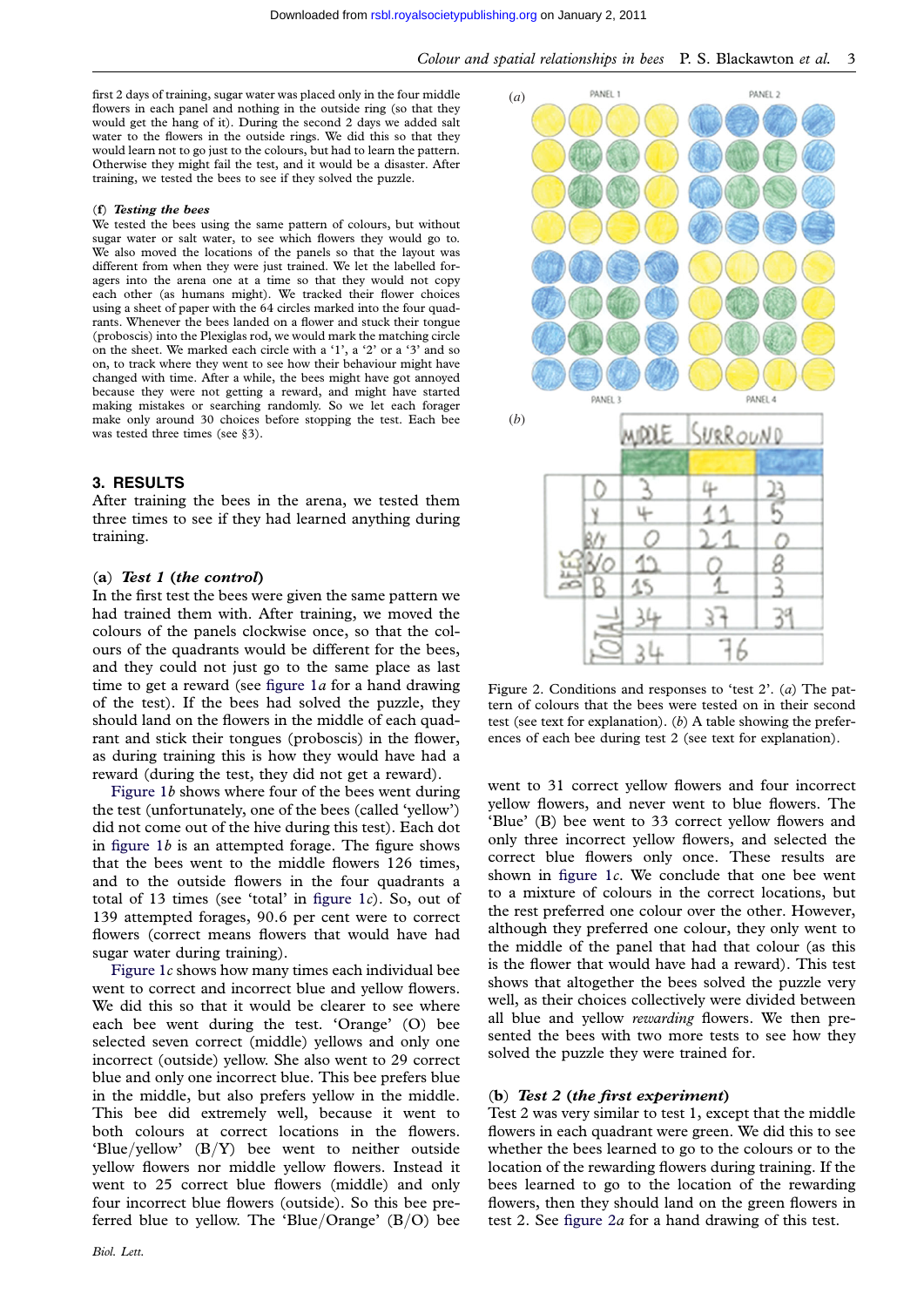

Figure 3. Conditions and responses to 'test  $3'$ . (a) The pattern of colours that the bees were tested on in their third test (see text for explanation). (b) A table showing the preferences of each bee during test 3 (see text for explanation).

[Figure 2](#page-3-0)b shows a table of the choices made by the bees during this test. In total, the bees went to the green middle flowers only 34 times, and to the outside blue and yellow flowers 76 times (see total in [figure 2](#page-3-0)b). So, out of 110 attempted forages, 30.9 per cent were to the middle flowers. If the bees were guessing, they should have selected the green flowers 25 per cent of the time, which is very close to 30 per cent. So we conclude that the bees did not solve test 1 by only going to the middle flowers of each quadrant ('dah dahhh dahhhhhh'). However, two of the bees (labelled B/O and B) went most often to the green, middle flowers. So they seemed to have learned a different rule to the other three bees.

# (c) Test 3 (the second experiment)

In the third test, instead of having large squares of yellow and blue around the outside of each panel, and a smaller square of yellow and blue on the inside of each panel, we took the four inside flowers and put them in the corners of each panel. See figure 3a for a hand drawing of what this test looked like. We did this because we wanted to see if the bees solved test 1 by learning during training to go to the colours of each panel that were fewest in number. We could also see if they still preferred to go only to the middle

flowers. If the bees had learned to go to flowers that were fewest in each panel, then they should go to the flowers in the corners.

The table in figure 3b shows where all five bees went during the test. You can see that the bees as a group went to the corner flowers 59 times, and to the 'notcorners' 86 times (see 'total' in figure 3b). So, out of 145 attempted forages, 40.1 per cent were to the corners. This is very different from what they did in test 1. When the same flowers were not in the corners but in the middle as in test 1, they selected them 90.6 per cent of the time, which is 2.2 times more often. We think that the bees in test 3 selected the flowers randomly, and conclude that the bees did not learn to go to the flowers that had the fewest colours in each panel. Also, this time, the B and B/O bees did not prefer the middle flowers in each panel. This means that in test 2 they must have used the larger square of blue and yellow flowers to decide to forage from the middle green flowers.

# 4. DISCUSSION

This experiment is important, because, as far as we know, no one in history (including adults) has done this experiment before. It tells us that bees can learn to solve puzzles (and if we are lucky we will be able to get them to do Sudoku in a couple of years' time). In this experiment, we trained bees to solve a particular puzzle. The puzzle was go to blue if surrounded by yellow, but yellow if surrounded by blue.

Test 1 showed that the bees learned to solve this puzzle. We know this because the test results showed that they mostly went to the flowers that they were supposed to go to, because those were the ones that had contained a sugar reward before. However, we also noticed that the bees solved the puzzle in different ways, and that some were more clever than others. Two bees preferred yellow and two others preferred blue flowers. The B bee was best at understanding the pattern in the first test, because it had the most correct answers compared to incorrect answers. It also went both to correct yellow and correct blue flowers, although it preferred the blue flowers.

What is important about this puzzle is that there is more than one strategy the bees could use to solve it. One strategy would be to use two rules: (i) go to the middle four flowers in each panel, and (ii) ignore the colour. Another strategy would be to go to yellow if surrounded by blue or blue if surrounded by yellow. They could also learn to *avoid* the surrounding flowers, and as a result only go to the middle flowers. Or they could go to the fewest number of coloured flowers in each panel. Of course they could also have chosen randomly, and they might get them right or they might get them wrong. Or they could have just gone to a colour, but then they would not have solved the whole puzzle, only half of it.

Test 2 tested whether the bees had learned to go to the middle of each panel and ignored the colour. If this was true then they should have gone to the green flowers. If they had learned to go to only middle blue and yellow flowers, then they should have gone either to the surrounding blue and yellow flowers or no flowers at all. The results tell us that three of the bees preferred